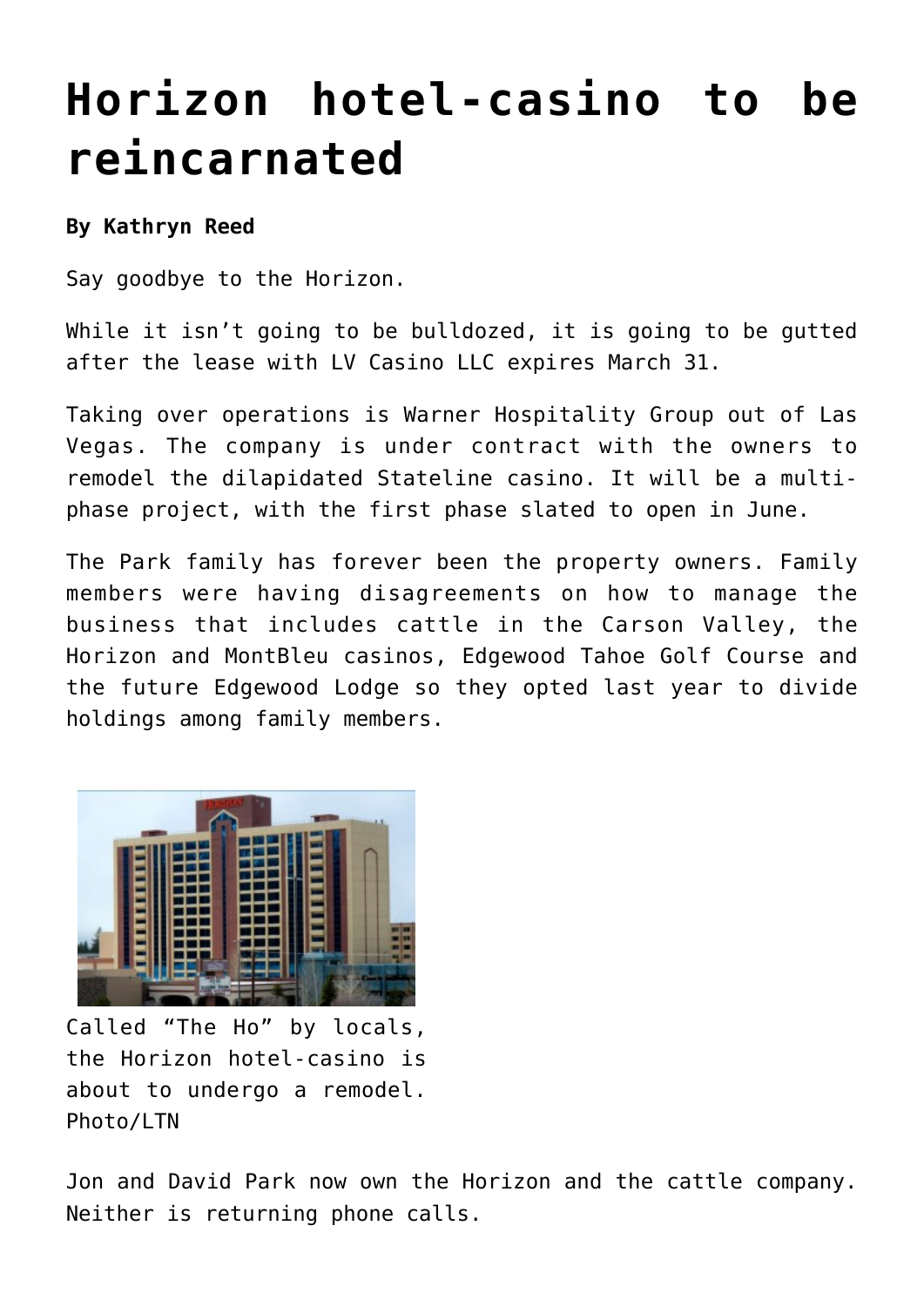Horizon Stadium Theaters operators have been told they will be out of business at the end of the month. Reservations for the hotel are not being accepted beyond the night of March 30.

"We are in the dark," a reservation specialist said of his future and the property's after this month.

Warner Gaming officials declined to say anything other than a plan is being worked on.

A person close to the changes, but who could not speak on the record, *told Lake Tahoe News*, "They're looking to do some Hard Rock-related stuff with the Horizon, but some licensing stuff has to be worked out, including what to do with the corporate owned Hard Rock in Harveys."

Warner runs the Hard Rock hotel-casino in Las Vegas and is developing one in Sioux City, Iowa, among its other properties.

The Hard Rock inside Harveys is a concessionaire for the casino company. This means Caesars Entertainment, parent company of Harveys, does not have a say if a Hard Rock-themed hotel goes in next door. Nor have Harveys officials been approached about what Horizon plans to become.

The local Hard Rock, which has a restaurant and retail outlet, deferred comment to corporate PR, which deferred to Brookfield Real Estate Management Partners in New York. Multiple calls were not returned.

Nichols Engineering and Environmental Services in Stateline is working on the remodel, but would not comment about specifics.

"Both the county and TRPA will sign off on the permits. TRPA will authorize the changes under their conditional permit, and building department will authorize any construction required of building and fire codes – e.g., electrical, mechanical, plumbing, structural, etc," Mimi Moss, Douglas County